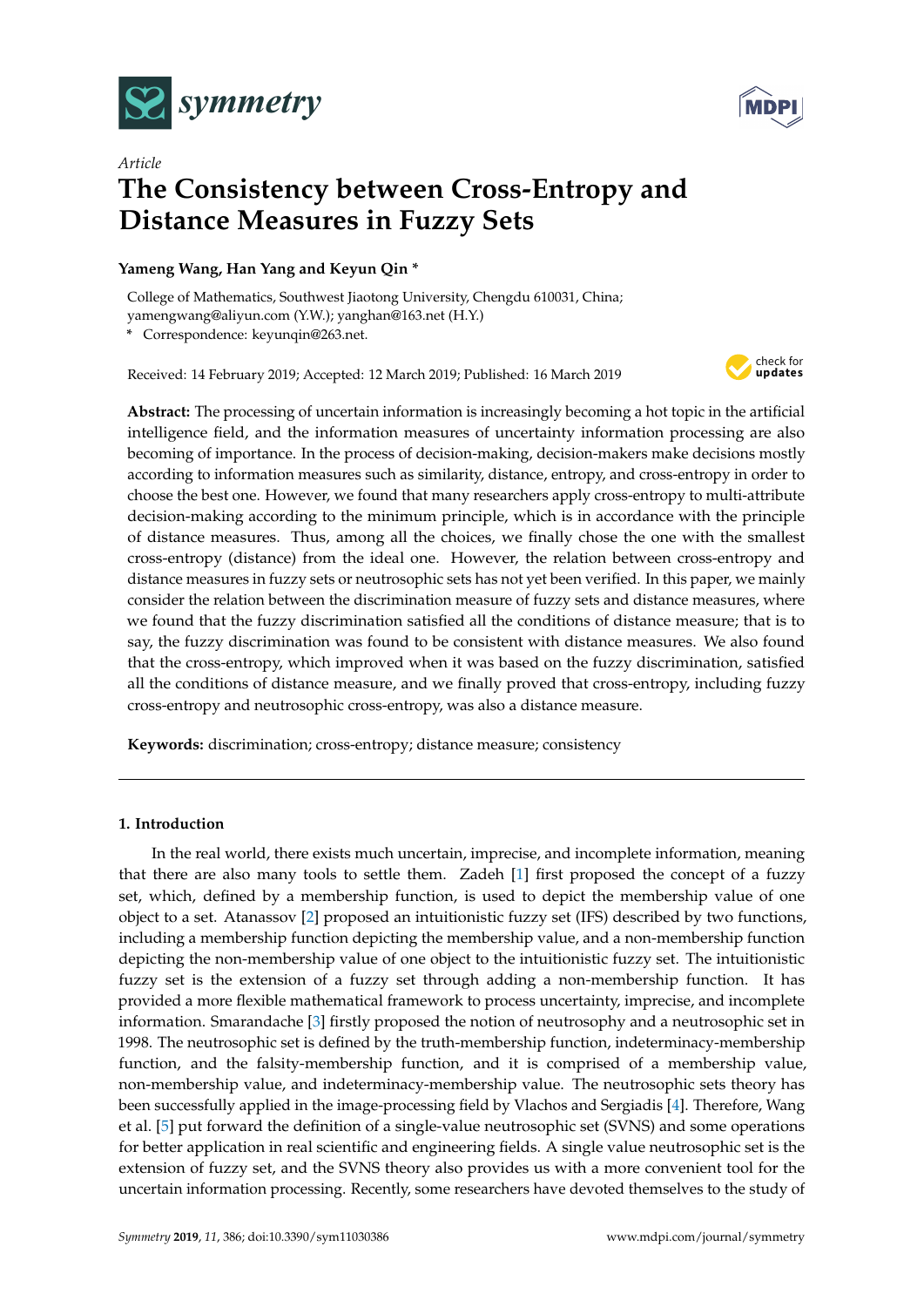the single-value neutrosophic set theory and its applications, and achieved some successful results in some fields. Zhang et al. [\[6](#page-10-0)[–10\]](#page-10-1) did a lot of research about neutrosophic sets, and proposed a new kind of inclusion relation and new operations in SVNSs; furthermore, they also discussed the algebraic structure and some applications in algebraic systems.

Information measures are essential to decision-making in information processing, including the similarity function, distance or divergence function, and entropy and cross-entropy. These information measures are widely applicable in things like image processing, clustering, and pattern recognition. Liu et al. [\[11\]](#page-10-2) applied a single-value neutrosophic number to the Decision-Making Trial and Evaluation Laboratory Method, and consequently presented the SVNN-DEMATEL (single value neutrosophic number-Decision-making Trial and Evaluation Laboratory Method) model. Mukhametzyanov et al. [\[12\]](#page-10-3) provided an analysis about some multi-criteria decision-making (MDM) methods and the final selection, and presented a result consistency evaluation model. Tu et al. [\[13\]](#page-10-4) introduced some simplified neutrosophic symmetry measures and applied it to their decision-making. The similarity function is mainly used to measure the level of similarity between two objects. Entropy is usually to depict the degree of uncertainty of one object, and is very important for measuring uncertain information. Cross-entropy can depict the discrimination degree of two objects, and we can judge their relation from it. Therefore, cross-entropy has many applications in information measures, decision-making, pattern recognition, and so on. Zadeh [\[14\]](#page-10-5) firstly proposed the entropy of fuzzy events based on Shannon entropy. Kullback [\[15\]](#page-10-6) was concerned with an information measure which is known as "distance" or "divergence", depicting the relationship between two probability distributions. Therefore, it can serve as an information measure which can indicate the degree of discrimination. Furthermore, a new kind of information measure called the "cross-entropy distance" of two probability distributions was introduced by Kullback. DeLuca and Termini [\[16\]](#page-10-7) introduced the notion of fuzzy entropy and some axioms to express the fuzziness degree of a fuzzy set, according to Shannon's function. Then, the fuzzy entropy was generalized to the interval-valued fuzzy sets and intuitionistic fuzzy sets by Burillo and Bustince [\[17\]](#page-10-8). Szmidt [\[18\]](#page-10-9) defined intuitionistic fuzzy entropy in a new way. Wei et al. [\[19\]](#page-10-10) proposed interval-valued intuitionistic fuzzy entropy. Cross-entropy can be used to depict the degree of discrimination between two objects. Therefore, many researchers have modified cross-entropy measures. For example, Lin [\[20\]](#page-10-11) proposed divergence based on Shannon entropy, and it is a type of modified fuzzy cross-entropy. Bhandari [\[21\]](#page-10-12) introduced fuzzy divergence between two fuzzy sets. Shang et al. [\[22\]](#page-10-13) put forward fuzzy cross-entropy and a symmetric discrimination measure, which was improved by fuzzy divergence and can be used to describe the discrimination degree between two fuzzy sets. Vlachos and Sergiadis [\[4\]](#page-9-3) presented intuitionistic fuzzy cross-entropy, and also found a connection between fuzzy entropy and intuitionistic fuzzy entropy in terms of fuzziness and intuitionism. Verma [\[23](#page-10-14)[,24\]](#page-10-15) introduced the divergence measure, which is an information measure that can depict the discrimination degree. Cross-entropy measures were generalized to single-valued neutrosophic sets and applied to multi-criteria decision-making by Ye [\[25\]](#page-10-16). Since then, ¸Shahin [\[26\]](#page-10-17) has continued to generalize the cross-entropy measure to interval neutrosophic sets, and introduced its application in multi-criteria decision-making.

In our study, we found that the fuzzy discrimination proposed by Bhandari [\[21\]](#page-10-12) and improved fuzzy cross-entropy by Shang [\[22\]](#page-10-13), as well as neutrosophic cross-entropy introduced by Ye [\[25\]](#page-10-16) all have similar properties with distance measures, such as non-negativity, symmetry, and when the cross-entropy (distance) between two fuzzy sets is 0, if and only if the two fuzzy sets are completely equal. Furthermore, the decision principle of cross-entropy and distance applied in decision-making are also the same. That is to say, in the process of decision-making, among all the choices, we finally chose the one with the smallest cross-entropy (distance) from the ideal one. Based on the above analysis, we tended to study their relationships between cross-entropy and distance measure. There has been no previous research about their relationships between cross-entropy and distance. So, we mainly proved that the fuzzy discrimination and improved fuzzy cross-entropy and neutrosophic cross-entropy based on discrimination are distance measures in fact. We also present all the proof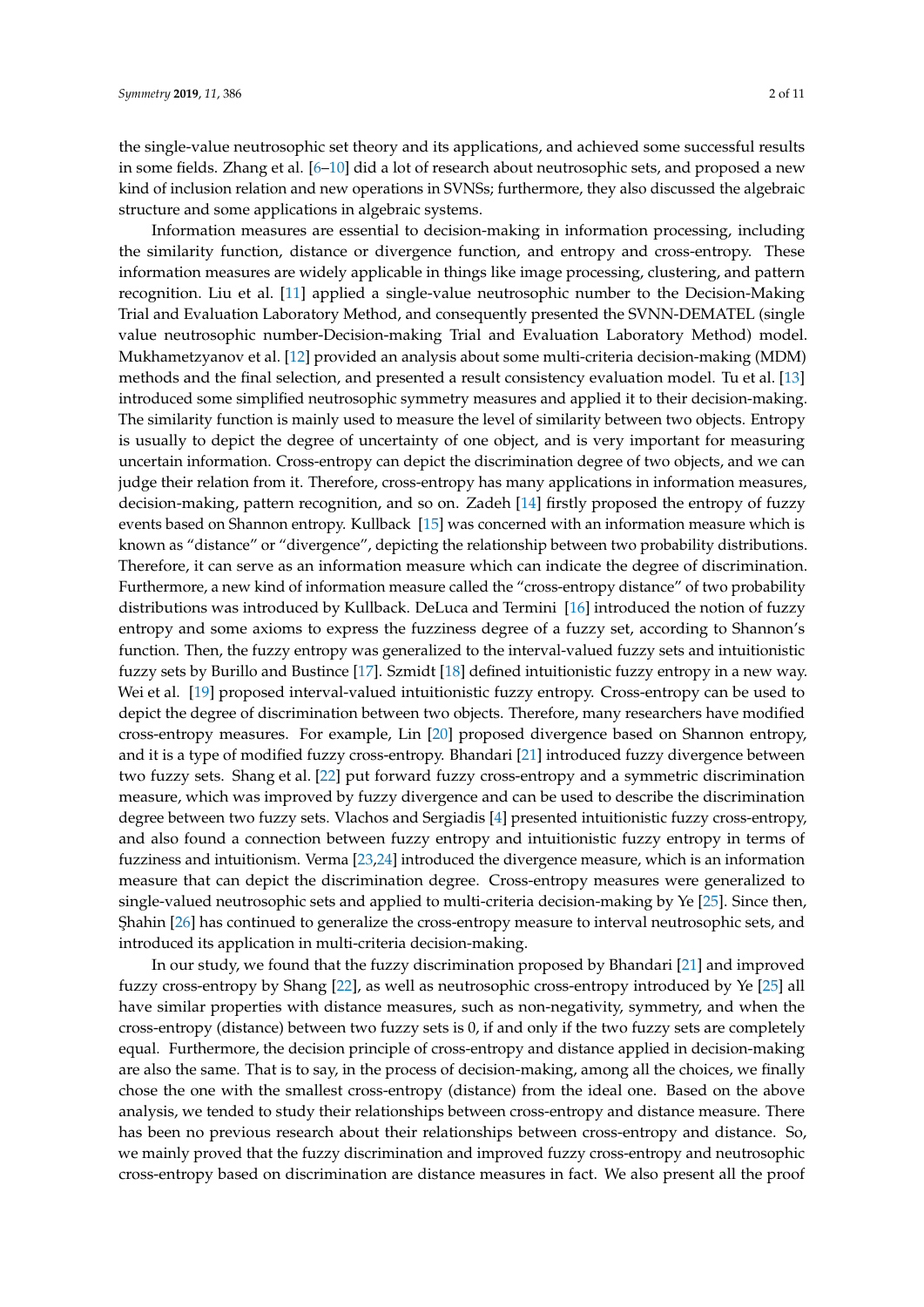about fuzzy discrimination and improved fuzzy cross-entropy and neutrosophic cross-entropy based on discrimination satisfying all the conditions of distance in the paper. In Section [2,](#page-2-0) we mainly introduce some relevant knowledge, and provide proof that the fuzzy discrimination measure satisfies all the conditions of a distance measure, i.e., it is actually a kind of distance measure. In Section [3,](#page-5-0) we mainly prove that the fuzzy cross-entropy satisfies all the conditions of a distance measure, and that cross-entropy in single-value neutrosophic sets is also a kind of distance; that is to say, that the cross-entropy measure is consistent with distance measures.

### <span id="page-2-0"></span>**2. Fuzzy Discrimination Is Consistent with Distance Measure**

Let *X* be a universe course, and a fuzzy set *A* is denoted by a membership function  $\mu_A(x)$  which is used to express the degree of belongingness of one point  $x \in X$  to the set *A*, and for all  $x \in X$ ,  $\mu_A(x) \in [0,1]$ . When  $\mu_A(x) = 0$  or  $\mu_A(x) = 1$ , then *A* becomes a crisp set.

**Definition 1** ([\[1\]](#page-9-0)). Let *X* be a universe course, and fuzzy set  $\tilde{A}$  defined on *X* be given as:

$$
\widetilde{A} = \{ \langle x, \mu_{\widetilde{A}}(x) \rangle \mid x \in X \}
$$

*where*  $\mu_{\tilde{A}} : X \to [0,1]$ , and every point has a membership value to express the degree of belongingness to a set.

Let  $FS(X)$  be the set of all the fuzzy sets. The following are some properties of fuzzy sets:  $M, N, T \in FS(X)$ ,

(1) if  $M \subseteq N$ , then  $\mu_M(x) \leq \mu_N(x)$ ;

- (2) if  $M \subseteq N$ ,  $N \subseteq M$ , then  $M = N$ ;
- (3) if  $M \subseteq N$ ,  $N \subseteq T$ , then  $M \subseteq T$ .

**Definition 2.** *Bhandari [\[21\]](#page-10-12) proposed the fuzzy discrimination measure which is used to express a discrimination degree in favor of A against B.*  $A$ *,*  $B \in FS(X)$  *are defined as follows:* 

$$
I(M, N) = \sum_{i=1}^{n} (\mu_M(x_i) \ln \frac{\mu_M(x_i)}{\mu_N(x_i)} + (1 - \mu_M(x_i)) \ln \frac{1 - \mu_M(x_i)}{1 - \mu_N(x_i)}
$$

It is obvious that  $I(M, N) \geq 0$ .  $I(M, N) = 0$  if, and only if  $M = N$ . Bhandari [\[21\]](#page-10-12) also defined  $E(M, N) = I(M, N) + I(N, M)$  for symmetry.

From the above, the fuzzy discrimination has similar properties, such as distance measures (except for one axiom of distance measure), and they also have a similar principle corresponding to the principle of minimum cross-entropy. In other words, there exists a perfect solution, *A*, but because it is generally unlikely to exist in a real situation, we should aim to find a solution which is likely to exist in the real world denoted by *B*, *C*, ..., so that we can get their cross-entropy to *A*. We ended up choosing the smallest cross-entropy, and the solution corresponding to the smallest cross-entropy was the optimal solution. The distance measure also had the same principle as the cross-entropy.

**Definition 3.** *A function*  $D : FS(X) \times FS(X) \to [0,1]$  *was named as the distance measure on*  $FS(X)$  *so that the following conditions [\[10\]](#page-10-1) could be satisfied, and*  $A, B \in FS(X)$ *,* 

- $(1)$   $0 \leq D(A, B) \leq 1$ ;
- (2)  $D(A, B) = 0$ , *if and only if*  $A = B$ ;
- $D(A, B) = D(B, A);$
- (4) *if*  $A \subseteq B \subseteq C$ , then  $D(A, C) \ge D(A, B)$ ,  $D(A, C) \ge D(B, C)$ .

We redefined the fuzzy distance measure as follows, considering the infinity of the discrimination measure: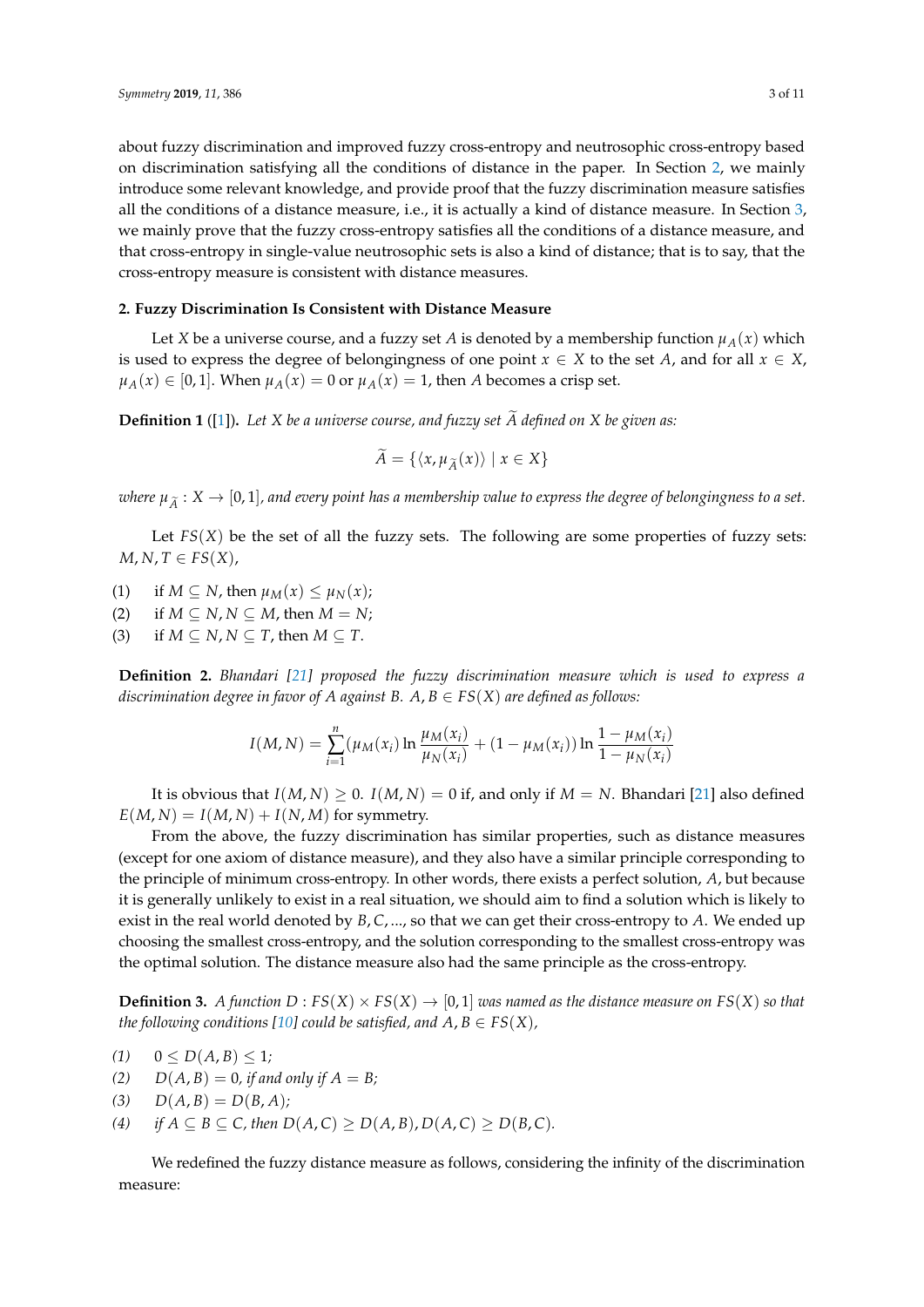**Definition 4.** *A function*  $FD : FS(X) \times FS(X) \to [0, \infty)$  *was named as the fuzzy distance measure so that the following conditions were satisfied, and*  $A, B \in FS(X)$ *,* 

- $f(1)$   $FD(A, B) \geq 0;$
- (2)  $FD(A, B) = 0$ , *if and only if*  $A = B$ ;
- $FD(A, B) = FD(B, A);$
- (4) *if*  $A \subseteq B \subseteq C$ , then  $FD(A, C) \ge FD(A, B)$ ,  $FD(A, C) \ge FD(B, C)$ .

It is obvious that the symmetry fuzzy discrimination has satisfied the first three conditions of fuzzy distance:

- $E(M, N) \ge 0$
- (2)  $E(M, N) = 0$ , if and only if  $M = N$ ;
- (3)  $E(M, N) = E(N, M).$

Thus, we just needed to verify that the fuzzy discrimination satisfied condition (4) of the fuzzy distance measure.

**Theorem 1.** Let m, n, t be three numbers in [0, 1]. If  $m \le n \le t$ , then  $E(m, t) \ge E(m, n)$ ,  $E(m, t) \ge E(n, t)$ .

**Proof.** We provided  $0 \ln 0 = 0$ ,  $\frac{m}{0} = 0$ .

$$
E(m, n) = I(m, n) + I(n, m) = (m - n) \ln(\frac{m}{n}) + (n - m) \ln(\frac{1 - m}{1 - n})
$$
\n(1)

$$
E(n,t) = I(n,t) + I(t,n) = (n-t)\ln(\frac{n}{t}) + (t-n)\ln(\frac{1-n}{1-t})
$$
\n(2)

$$
E(m,t) = I(m,t) + I(t,m) = (m-t)\ln(\frac{m}{t}) + (t-m)\ln(\frac{1-m}{1-t})
$$
\n(3)

Firstly, we needed to prove that  $(3) \geq (1)$ .

$$
(3) = \ln(\frac{m}{t})^{m-t} + \ln(\frac{1-m}{1-t})^{t-m} = \ln[(\frac{m}{t})^{m-t}(\frac{1-m}{1-t})^{t-m}]
$$

$$
(1) = \ln[(\frac{m}{n})^{m-n}(\frac{1-m}{1-n})^{n-m}]
$$

$$
(3) - (1) = \ln[(\frac{m}{t})^{m-t}(\frac{1-m}{1-t})^{t-m}(\frac{n}{m})^{m-n}(\frac{1-n}{1-m})^{n-m}]
$$

Let  $f(t) = \left(\frac{m}{t}\right)^{m-t} \left(\frac{1-m}{1-t}\right)^{t-m} \left(\frac{n}{m}\right)^{m-n} \left(\frac{1-n}{1-m}\right)^{n-m}$ 

$$
A = \left(\frac{n}{m}\right)^{m-n} \left(\frac{1-n}{1-m}\right)^{n-m}, B = \left(\frac{m}{t}\right)^{m-t}, C = \left(\frac{1-m}{1-t}\right)^{t-m}
$$

Then,  $f(t) = A * B * C$ ,  $f'(t) = A * (B' * C + B * C')$ 

$$
\frac{\partial B}{\partial t} = (e^{(m-t)\ln\frac{m}{t}})' = e^{(m-t)\ln(\frac{m}{t})} * (-\ln(\frac{m}{t}) - \frac{m-t}{t}) = B * (-\ln(\frac{m}{t}) - \frac{m-t}{t})
$$

$$
\frac{\partial C}{\partial t} = (e^{(t-m)\ln(\frac{1-m}{1-t})})' = C * (\ln(\frac{1-m}{1-t}) + \frac{t-m}{1-t})
$$

$$
f'(t) = A * B * C * (-\ln(\frac{m}{t}) - \frac{m-t}{t} + \ln(\frac{1-m}{1-t}) + \frac{t-m}{1-t})
$$

It is obvious that  $A$ ,  $B$ ,  $C > 0$ .

Since  $0 \le m \le n \le t$ , then  $\frac{m}{t} \le 1$ ,  $\ln(\frac{m}{t}) \le 0$ ,  $\frac{1-m}{1-t} \ge 1$ ,  $\ln(\frac{1-m}{1-t}) \ge 0$ . That is,  $f'(t) \ge 0$ .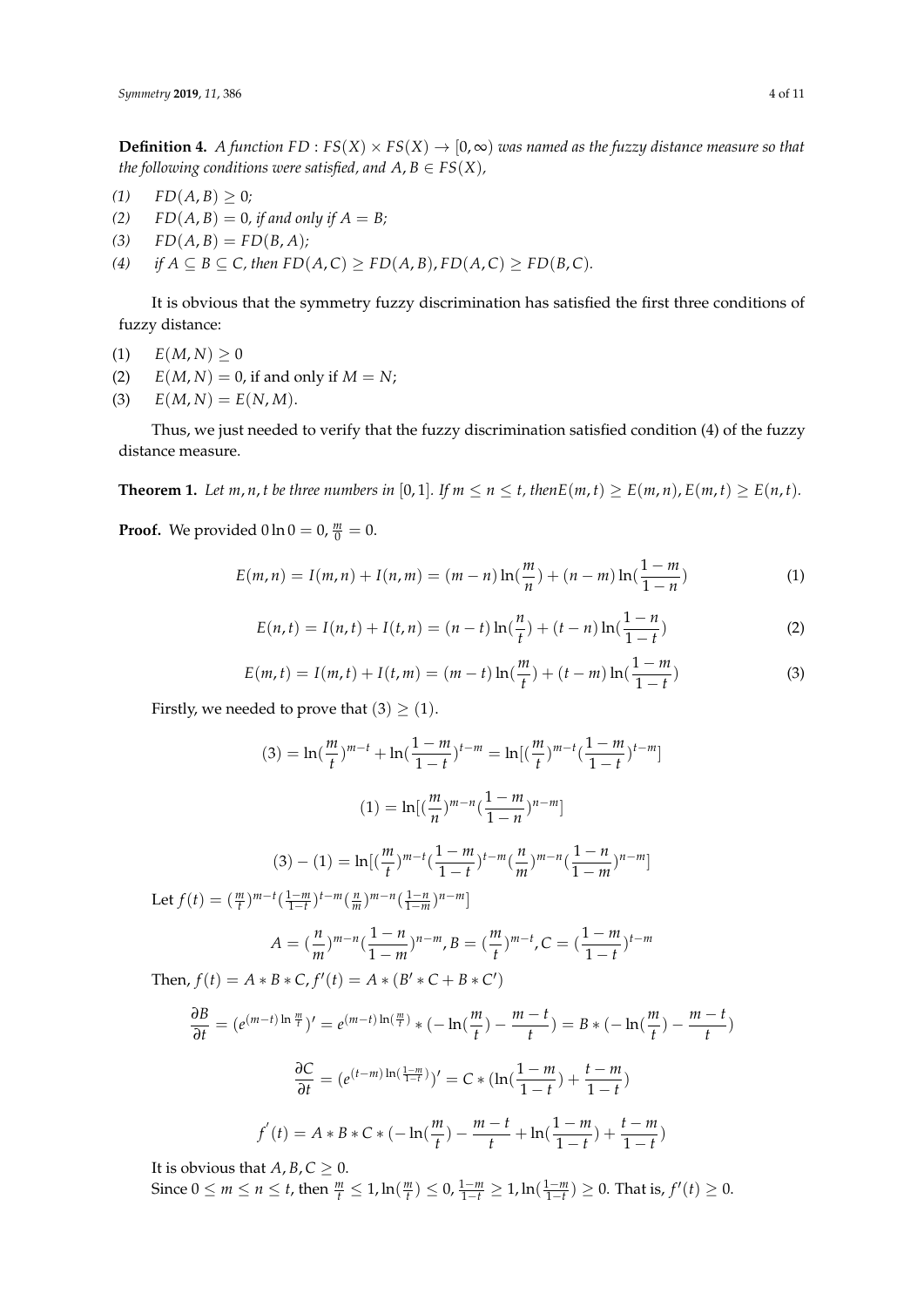When  $n = t$ ,  $f(t) = f(n) = 1$ . When  $t > n$ ,  $f(t) > f(n) = 1$ , then  $\ln f(t) \ge 0$ . That is to say, the original  $(3) - (1) \ge 0$ , i.e.,  $E(m, t) \ge E(m, n)$  has been obtained. From here, we continue to prove that  $(3) \geq (2)$ .

$$
(2) = \ln[(\frac{n}{t})^{n-t}(\frac{1-n}{1-t})^{t-n}]
$$

$$
(3) - (2) = \ln\left[\left(\frac{m}{t}\right)^{m-t}\left(\frac{1-m}{1-t}\right)^{t-m}\left(\frac{t}{n}\right)^{n-t}\left(\frac{1-t}{1-n}\right)^{t-n}\right]
$$

Let  $g(m) = \left(\frac{m}{t}\right)^{m-t} \left(\frac{1-m}{1-t}\right)^{t-m} \left(\frac{t}{n}\right)^{n-t} \left(\frac{1-t}{1-n}\right)^{t-n}$ 

$$
D = \left(\frac{t}{n}\right)^{n-t} \left(\frac{1-t}{1-n}\right)^{t-n}, B = \left(\frac{m}{t}\right)^{m-t}, C = \left(\frac{1-m}{1-t}\right)^{t-m}
$$

Then,  $g(m) = D * B * C$ ,  $g'(m) = D * (B' * C + B * C')$ 

$$
\frac{\partial B}{\partial m} = (e^{(m-t)\ln(\frac{m}{t})})' = B * (\ln(\frac{m}{t}) + \frac{m-t}{t})
$$

$$
\frac{\partial C}{\partial m} = (e^{(t-m)\ln(\frac{1-m}{1-t})})' = E * (-\ln(\frac{1-m}{1-t}) + \frac{m-t}{1-m})
$$

$$
(z) = D * B * C * (\ln(\frac{m}{t}) + \frac{m-t}{t} - \ln(\frac{1-m}{1-t}) + \frac{m-t}{1-m})
$$

It is obvious that  $D > 0$ .

*g* 0

Since  $0 \le m \le n \le t$ , then  $\frac{m}{t} \le 1$ ,  $\ln(\frac{m}{t}) \le 0$ ,  $\frac{1-m}{1-t} \ge 1$ ,  $\ln(\frac{1-m}{1-t}) \ge 0$ . That is,  $g'(m) \le 0$ . When  $m = n$ ,  $g(m) = g(n) = 1$ , then  $m < n$ , and when  $g(m) > g(n) = 1$ , then  $\ln g(m) \ge 0$ . That is to say, the original (3) − (2) ≥ 0, i.e.,  $E(m, t)$  ≥  $E(n, t)$  has been obtained.  $□$ 

Finally, we obtained the proof of the theorem.

**Theorem 2.** Let *X* be a universe course, *M*, *N*, *T*  $\in$  *FS*(*X*)*.* If *M*  $\subseteq$  *N*  $\subseteq$  *T*, then  $E(M,T) \ge$  $E(M, N), E(M, T) \ge E(N, T).$ 

$$
E(M, N) = I(M, N) + I(N, M) = \sum_{i=1}^{n} (\mu_M(x_i) - \mu_N(x_i)) \ln \frac{\mu_M(x_i)}{\mu_N(x_i)} + (\mu_N(x_i) - \mu_M(x_i)) \ln \frac{1 - \mu_M(x_i)}{1 - \mu_N(x_i)}
$$
(4)

$$
E(N,T) = I(N,T) + I(T,N) = \sum_{i=1}^{n} (\mu_N(x_i) - \mu_T(x_i)) \ln \frac{\mu_N(x_i)}{\mu_T(x_i)} + (\mu_T(x_i) - \mu_N(x_i)) \ln \frac{1 - \mu_N(x_i)}{1 - \mu_T(x_i)}
$$
(5)

$$
E(M,T) = I(M,T) + I(T,M) = \sum_{i=1}^{n} (\mu_M(x_i) - \mu_T(x_i)) \ln \frac{\mu_M(x_i)}{\mu_T(x_i)} + (\mu_T(x_i) - \mu_M(x_i)) \ln \frac{1 - \mu_M(x_i)}{1 - \mu_T(x_i)}
$$
(6)

From here, we need to prove that  $(6) \ge (4)$  and  $(6) \ge (5)$ .

Since  $M \subseteq N \subseteq T$ , then  $\mu_M(x_i) \leq \mu_N(x_i) \leq \mu_T(x_i)$ , and  $\mu(x_i) \in [0,1]$ ,  $\forall x_i \in X$ .

From Theorem 1, we know that the Theorem has been satisfied to every single membership value, meaning that the proof can be easily obtained from Theorem 1.

**Example 1.** Let *X* be a space of the universe course M, N,  $T \in FS(X)$ , where  $M = \{ \langle x, 0.5 \rangle | x \in$ *X*}, *N* = { $\langle x, 0.7 \rangle | x \in X$ }, *T* = { $\langle x, 0.9 \rangle | x \in X$ }. Clearly, *M* ⊆ *N* ⊆ *T*, and we can get *E*(*M*, *N*) = 0.1695,  $E(N, T) = 0.2700$ ,  $E(M, T) = 0.8789$ ; that is,  $E(M, T) \ge E(M, N)$ ,  $E(M, T) \ge E(N, T)$ .

**Theorem 3.** *The above-defined symmetry fuzzy discrimination is a distance measure.*

Finally, the above proves that the symmetry fuzzy discrimination, defined by Definition 2, is consistent with the distance measure from the above theorems.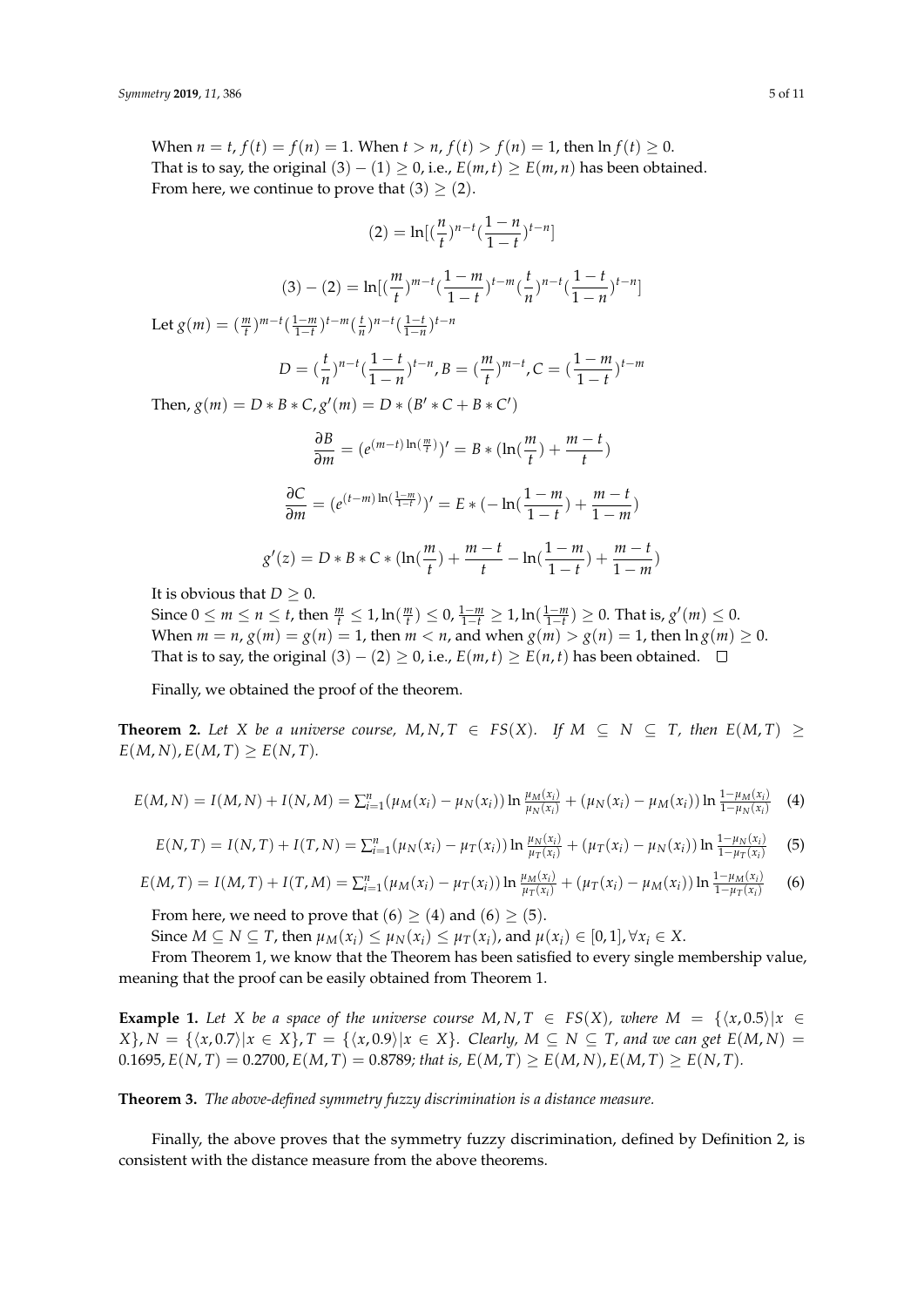#### <span id="page-5-0"></span>**3. Fuzzy Cross-Entropy Is Consistent with Distance Measure**

Bhandari and Pal pointed out that the fuzzy discrimination has a defect—when  $\mu_B(x_i)$  approaches 0 or 1, its value will be infinity. Thus, it has been modified on the basis of directed divergence proposed by Lin [\[20\]](#page-10-11), and also modified by Shang et al. [\[22\]](#page-10-13) as follows:

**Definition 5** ([\[22\]](#page-10-13)). *Let*  $M, N \in FS(X)$ , where we can define a fuzzy cross-entropy as:

$$
I_2(M,N) = \sum_{i=1}^n (\mu_M(x_i) \ln(\frac{\mu_M(x_i)}{1/2(\mu_M(x_i) + \mu_N(x_i)))}) + (1 - \mu_M(x_i)) \ln(\frac{1 - \mu_M(x_i)}{1 - 1/2(\mu_M(x_i) + \mu_N(x_i)))})
$$

*This shows that it is well-defined and independent of every value of*  $\mu(x_i)$ *, which can express the discrimination degree of A from B.*

It also has the same properties as the above discrimination measures, in that when  $I_2(M, N) \geq 0$ ,  $I_2(M, N) = 0$  if, and only if  $M = N$ .

Let  $E_2(M, N) = I_2(M, N) + I_2(N, M)$ ; then, symmetry is satisfied. Thus, we mainly consider how the above-defined fuzzy cross-entropy  $E_2(M, N)$  satisfies Condition (4) of the distance measure.

$$
E_2(M,N) = \sum_{i=1}^n \mu_M(x_i) \ln(\frac{\mu_M(x_i)}{1/2(\mu_M(x_i) + \mu_N(x_i))}) + (1 - \mu_M(x_i)) \ln(\frac{1 - \mu_M(x_i)}{1 - 1/2(\mu_M(x_i) + \mu_N(x_i))}) + \sum_{i=1}^n \mu_N(x_i) \ln(\frac{\mu_N(x_i)}{1/2(\mu_M(x_i) + \mu_N(x_i))}) + (1 - \mu_N(x_i)) \ln(\frac{1 - \mu_N(x_i)}{1 - 1/2(\mu_M(x_i) + \mu_N(x_i))})
$$
(7)

**Theorem 4.** Let m, n, t be three numbers in [0,1]. If  $m \le n \le t$ , then  $E_2(m,t) \ge E_2(m,n)$ ,  $E_2(m,t) \ge$  $E_2(n, t)$ .

**Proof.**

$$
E_2(m,n) = I_2(m,n) + I_2(n,m) = m \ln(\frac{m}{1/2(m+n)}) + (1-m) \ln(\frac{1-m}{1-1/2(m+n)}) +
$$
  
\n
$$
n \ln(\frac{n}{1/2(m+n)}) + (1-n) \ln(\frac{1-n}{1-1/2(m+n)})
$$
  
\n
$$
E_2(n,t) = I_2(n,t) + I_2(t,n) = n \ln(\frac{n}{1/2(n+t)}) + (1-n) \ln(\frac{1-n}{1-1/2(n+t)}) +
$$
  
\n
$$
t \ln(\frac{t}{1/2(n+t)}) + (1-t) \ln(\frac{1-t}{1-1/2(n+t)})
$$
  
\n
$$
E_2(m,t) = I_2(m,t) + I_2(t,m) = m \ln(\frac{m}{1/2(m+t)}) + (1-m) \ln(\frac{1-m}{1-1/2(m+t)}) +
$$
  
\n
$$
t \ln(\frac{t}{1/2(m+t)}) + (1-t) \ln(\frac{1-t}{1-1/2(m+t)})
$$
  
\n(10)

We firstly prove that  $(10) \geq (8)$ . We provided  $0 \ln 0 = 0$ ,  $\frac{m}{0} = 0$ .

$$
(10) = \ln\left(\frac{m}{1/2(m+t)}\right)^m + \ln\left(\frac{1-m}{1-1/2(m+t)}\right)^{1-m} + \ln\left(\frac{t}{1/2(m+t)}\right)^t + \ln\left(\frac{1-t}{1-1/2(m+t)}\right)^{1-t}
$$

$$
= \ln\left[\left(\frac{m}{1/2(m+t)}\right)^x \left(\frac{1-m}{1-1/2(m+t)}\right)^{1-m} \left(\frac{t}{1/2(m+t)}\right)^t \left(\frac{1-t}{1-1/2(m+t)}\right)^{1-t}\right]
$$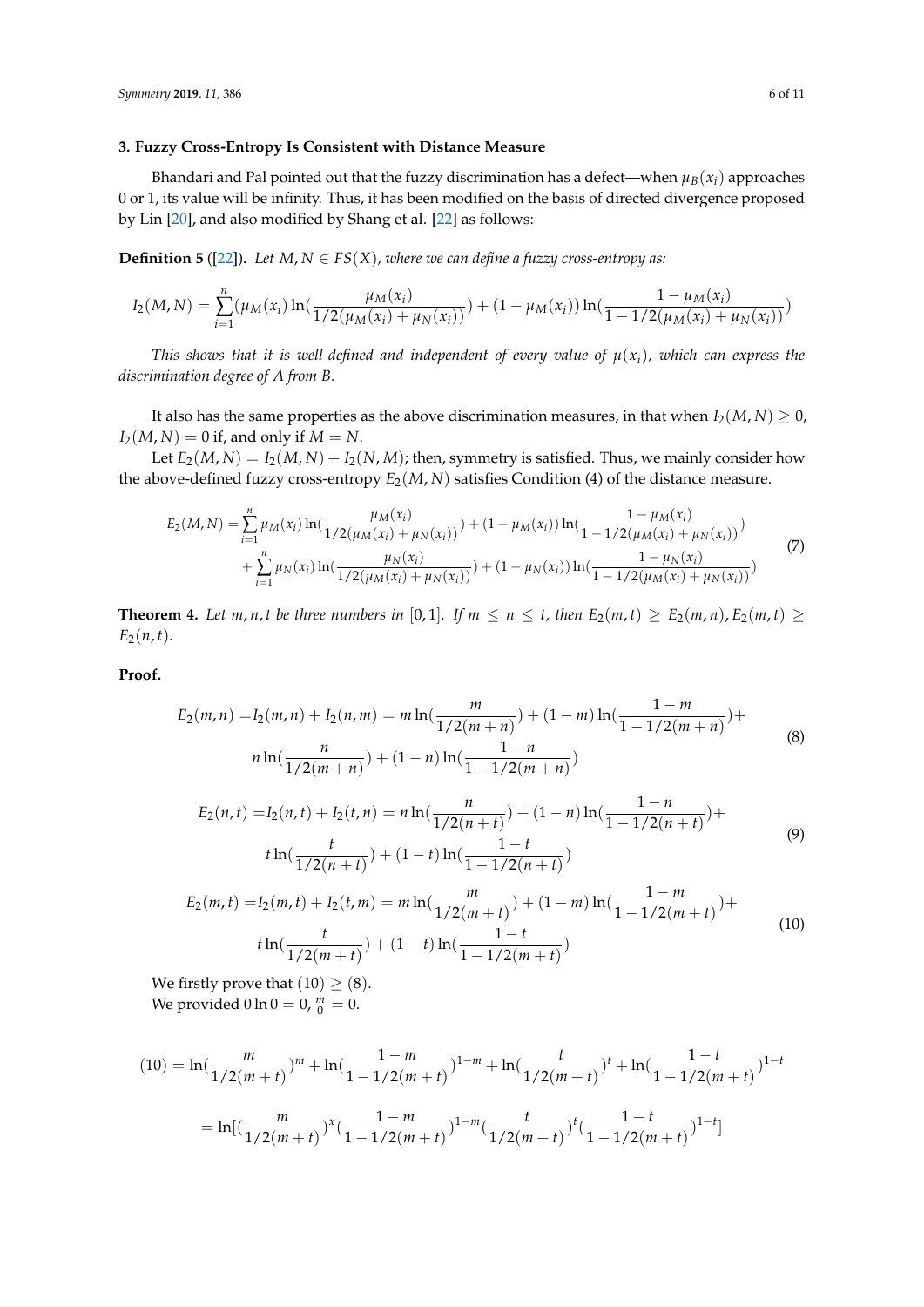$$
(8) = \ln\left[\left(\frac{m}{1/2(m+n)}\right)^{x}\left(\frac{1-m}{1-1/2(m+n)}\right)^{1-m}\left(\frac{n}{1/2(m+n)}\right)^{n}\left(\frac{1-n}{1-1/2(m+n)}\right)^{1-n}\right]
$$
\n
$$
(10) - (8) = \ln\left[\frac{(m+n)}{m+t}\right)^{m}\left(\frac{2t}{m+t}\right)^{t}\left(\frac{m+n}{2n}\right)^{n}\left(\frac{1-1/2(m+n)}{1-1/2(m+t)}\right)^{1-m}\left(\frac{1-t}{1-1/2(m+t)}\right)^{1-t}\left(\frac{1-1/2(m+n)}{1-n}\right)^{1-n}\right]
$$
\nLet  $f(z) = \left(\frac{m+n}{m+t}\right)^{m}\left(\frac{2t}{m+t}\right)^{t}\left(\frac{m+n}{2n}\right)^{n}\left(\frac{1-1/2(m+n)}{1-1/2(m+t)}\right)^{1-m}\left(\frac{1-t}{1-1/2(m+t)}\right)^{1-t}\left(\frac{1-1/2(m+n)}{1-n}\right)^{1-n}$   
\n
$$
A = \left(\frac{m+n}{2n}\right)^{n}\left(\frac{1-1/2(m+n)}{1-n}\right)^{1-n}, B = \left(\frac{m+n}{m+t}\right)^{m}, C = \left(\frac{2t}{m+t}\right)^{t}, D = \left(\frac{1-1/2(m+n)}{1-1/2(m+t)}\right)^{1-m}, E = \left(\frac{1-t}{1-1/2(m+t)}\right)^{1-t}.
$$
\nThen,  $f(t) = A * B * C * D * E$ ,  $f'(t) = A(B'CDE + BC'DE + BCD'E + BCDE')$   
\n
$$
\frac{\partial B}{\partial t} = (e^{m \ln\left(\frac{m+n}{m+t}\right)})' = e^{(m-t)\ln\left(\frac{m}{t}\right)} * \left(\frac{-m}{m+t}\right) = B * \left(\frac{-m}{m+t}\right)
$$
\n
$$
\frac{\partial C}{\partial t} = (e^{(t\ln\left(\frac{2t}{m+t}\right)})' = C * \left(\ln\left(\frac{2t}{m+t}\right) + \frac{m}{m+t}\right)
$$
\n
$$
\frac{\partial D}{\partial t} = (e^{(1-m)\ln\left(\frac{1-1/2(m+n)}{1-1/2(m+t)}\right)})'
$$

It is clear that  $A$ ,  $B$ ,  $C$ ,  $D$ ,  $E \ge 0$ . Since  $0 \le m \le n \le t$ , then  $2t \ge m + t$ ,  $\ln(\frac{2t}{m+t}) \ge 0$ ,  $1-t \ge t$  $1 - 1/2(m + t)$ ,  $\ln(\frac{1-t}{1-1/2(m+t)}) \le 0$ . That is,  $f'(t) \ge 0$ . When  $t = n$ ,  $f(t) = f(n) = 1$ , then  $t > n$ . Where  $f(t) > f(n) = 1$ , then  $\ln(f(t)) \ge 0$ .

That is to say, the original  $(10) - (8) \ge 0$ , meaning that  $E(m, t) \ge E(m, n)$  has been obtained. From here, we continue to prove that  $(10) \geq (8)$ .

$$
(9) = \ln\left[\left(\frac{n}{1/2(n+t)}\right)^n\left(\frac{1-n}{1-1/2(n+t)}\right)^{1-n}\left(\frac{t}{1/2(n+t)}\right)^t\left(\frac{1-t}{1-1/2(n+t)}\right)^{1-t}\right]
$$

$$
(10) - (9) = \ln\left[\left(\frac{n+t}{m+t}\right)^t\left(\frac{2m}{m+t}\right)^m\left(\frac{n+t}{2n}\right)^n\left(\frac{1-m}{1-1/2(m+t)}\right)^{1-m}\left(\frac{1-1/2(n+t)}{1-1/2(m+t)}\right)^{1-t}\left(\frac{1-1/2(n+t)}{1-n}\right)^{1-n}\right]
$$

$$
\text{Let } g(m) = \left(\frac{n+t}{m+t}\right)^t\left(\frac{2m}{m+t}\right)^m\left(\frac{n+t}{2n}\right)^n\left(\frac{1-m}{1-1/2(m+t)}\right)^{1-m}\left(\frac{1-1/2(n+t)}{1-1/2(m+t)}\right)^{1-t}\left(\frac{1-1/2(n+t)}{1-n}\right)^{1-n}\right]
$$

$$
M = \left(\frac{1 - 1/2(n+t)}{1 - n}\right)^{1 - n} \left(\frac{n+t}{2n}\right)^n, N = \left(\frac{2m}{m+t}\right)^m, P = \left(\frac{n+t}{m+t}\right)^t, Q = \left(\frac{1 - m}{1 - 1/2(m+t)}\right)^{1 - m}, S = \left(\frac{1 - 1/2(n+t)}{1 - 1/2(m+t)}\right)^{1 - t},
$$

 $\text{Then, } g(m) = M * N * P * Q * S, g'(m) = M(N'PQS + NP'QS + NPQ'S + NPQS')$ 

$$
\frac{\partial N}{\partial m} = N * (\ln \frac{2m}{m+t} + \frac{t}{m+t})
$$

$$
\frac{\partial P}{\partial m} = P * (-\frac{t}{m+t})
$$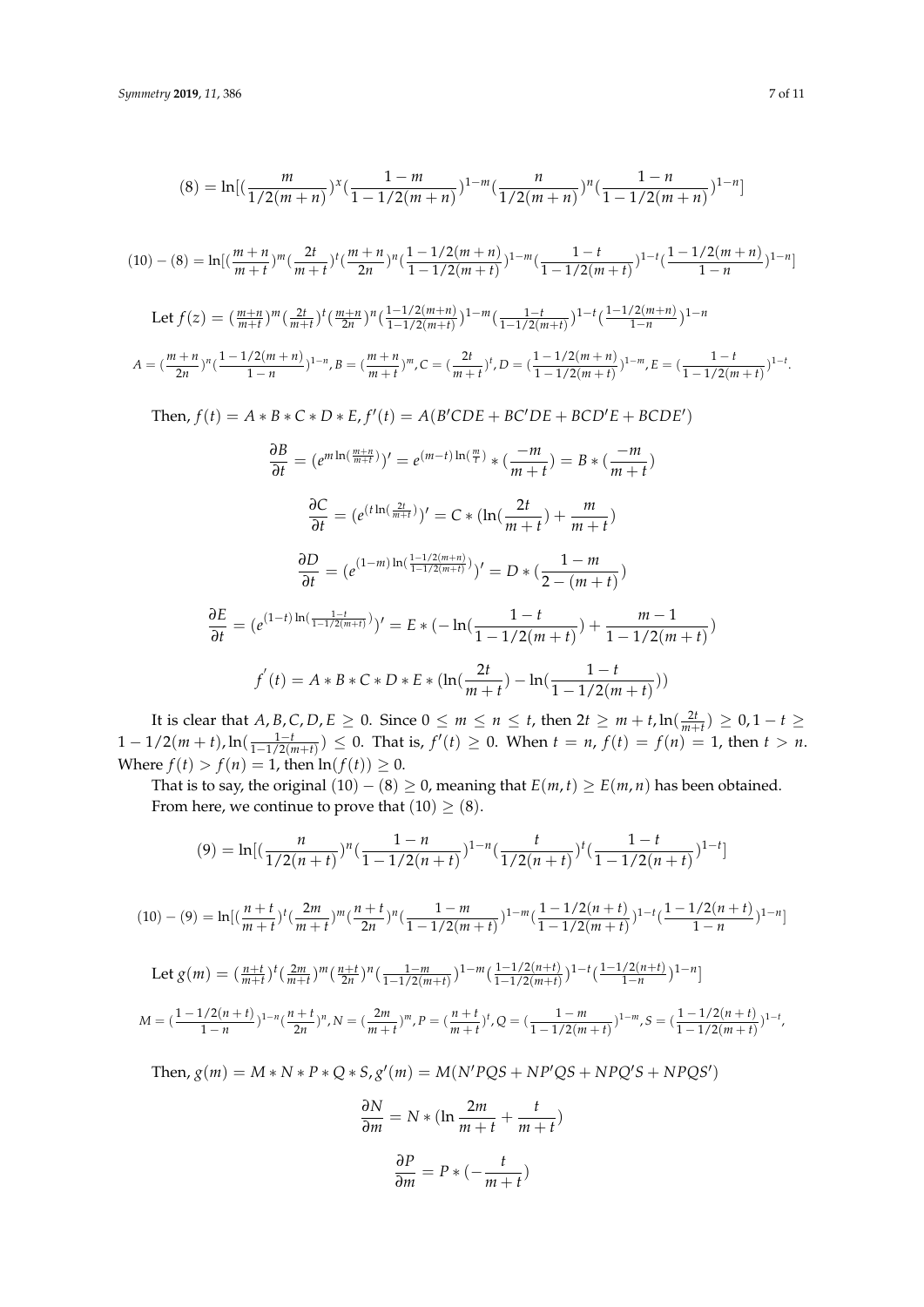$$
\frac{\partial Q}{\partial m} = Q * (-\ln \frac{1-m}{1 - 1/2(m+t)} + \frac{t-1}{2 - (m+t)})
$$

$$
\frac{\partial S}{\partial m} = S * (\frac{1-t}{2 - (m+t)})
$$

$$
g'(x) = M * N * P * Q * S * (\ln(\frac{2m}{m+t}) - \ln(\frac{1-m}{1 - 1/2(m+t)}))
$$

It is obvious that *M*, *N*, *P*, *Q*, *S*  $\geq$  0, since  $0 \leq m \leq n \leq t$ , then  $2m \leq m + t$ ,  $\ln \frac{2m}{m+t} \leq 0, 1 - m \geq 0$  $1 - 1/2(m + t)$ , ln  $\frac{1 - m}{1 - 1/2(m + t)}$  ≥ 0; that is,  $g'(m) \le 0$ . When  $m = n$ ,  $g(m) = g(n) = 1$ , then  $m < n$ , and when  $g(m) > f(n) = 1$ , then  $\ln g(m) \ge 0$ . That is to say, the original  $(10) - (9) \ge 0$ , meaning that  $E_2(m, t) \ge E_2(n, t)$  has been obtained.  $\square$ 

Finally, we obtain the proof of the theorem.

**Theorem 5.** Let *X* be a universe course, M, N, T  $\in$  FS(*X*). If  $M \subseteq N \subseteq T$ , then  $E_2(M,T) \ge$  $E_2(M, N), E_2(M, T) \ge E_2(N, T).$ 

$$
E_2(M, N) = I_2(M, N) + I_2(N, M)
$$
  
\n
$$
= \sum_{i=1}^n \mu_M(x_i) \ln(\frac{\mu_M(x_i)}{1/2(\mu_M(x_i) + \mu_N(x_i))}) + (1 - \mu_M(x_i)) \ln(\frac{1 - \mu_M(x_i)}{1 - 1/2(\mu_M(x_i) + \mu_N(x_i))})
$$
(11)  
\n
$$
+ \sum_{i=1}^n \mu_N(x_i) \ln(\frac{\mu_N(x_i)}{1/2(\mu_M(x_i) + \mu_N(x_i))}) + (1 - \mu_N(x_i)) \ln(\frac{1 - \mu_N(x_i)}{1 - 1/2(\mu_M(x_i) + \mu_N(x_i))})
$$

$$
E_2(N,T) = I_2(N,T) + I_2(T,N)
$$
  
= 
$$
\sum_{i=1}^n \mu_N(x_i) \ln(\frac{\mu_N(x_i)}{1/2(\mu_N(x_i) + \mu_T(x_i))}) + (1 - \mu_N(x_i)) \ln(\frac{1 - \mu_N(x_i)}{1 - 1/2(\mu_N(x_i) + \mu_T(x_i))})
$$
  
+ 
$$
\sum_{i=1}^n \mu_T(x_i) \ln(\frac{\mu_T(x_i)}{1/2(\mu_N(x_i) + \mu_T(x_i))}) + (1 - \mu_T(x_i)) \ln(\frac{1 - \mu_T(x_i)}{1 - 1/2(\mu_N(x_i) + \mu_T(x_i))})
$$
(12)

$$
E_2(M,T) = I_2(M,T) + I_2(T,M)
$$
  
\n
$$
= \sum_{i=1}^n \mu_M(x_i) \ln(\frac{\mu_M(x_i)}{1/2(\mu_M(x_i) + \mu_T(x_i))}) + (1 - \mu_M(x_i)) \ln(\frac{1 - \mu_M(x_i)}{1 - 1/2(\mu_M(x_i) + \mu_T(x_i))})
$$
(13)  
\n
$$
+ \sum_{i=1}^n \mu_T(x_i) \ln(\frac{\mu_T(x_i)}{1/2(\mu_M(x_i) + \mu_T(x_i))}) + (1 - \mu_T(x_i)) \ln(\frac{1 - \mu_T(x_i)}{1 - 1/2(\mu_M(x_i) + \mu_T(x_i))})
$$

We can easily obtain the proof from Theorem 3.

**Example 2.** Let *X* be a space of universe course, M, N, T ∈ FS(X), in which  $M = \{x, 0.5\} | x \in$ *X*}, *N* = { $\langle x, 0.7 \rangle | x \in X$ }, *T* = { $\langle x, 0.9 \rangle | x \in X$ } *Clearly, M* ⊆ *N* ⊆ *T*, and we can get  $E_2(M, N)$  = 0.042,  $E_2(N, T) = 0.0648$ ,  $E_2(M, T) = 0.2035$ ; that is,  $E_2(M, T) \ge E_2(M, N)$ ,  $E_2(M, T) \ge E_2(N, T)$ .

**Theorem 6.** *The above-defined symmetry fuzzy cross-entropy is a kind of distance measure.*

#### **4. Neutrosophic Cross-Entropy Is a Distance Measure**

Smarandache [\[3,](#page-9-2)[27\]](#page-10-18) firstly proposed the definition of a neutrosophic set, which is an extension of an intuitionistic fuzzy set(IFS) and an interval-valued intuitionistic fuzzy set, as follows:

**Definition 6** ([\[3\]](#page-9-2))**.** *Let X be a universe course, where a neutrosophic set A in X is comprised of the truth-membership function TA*(*x*)*, indeterminacy-membership function IA*(*x*)*, and falsity-membership function*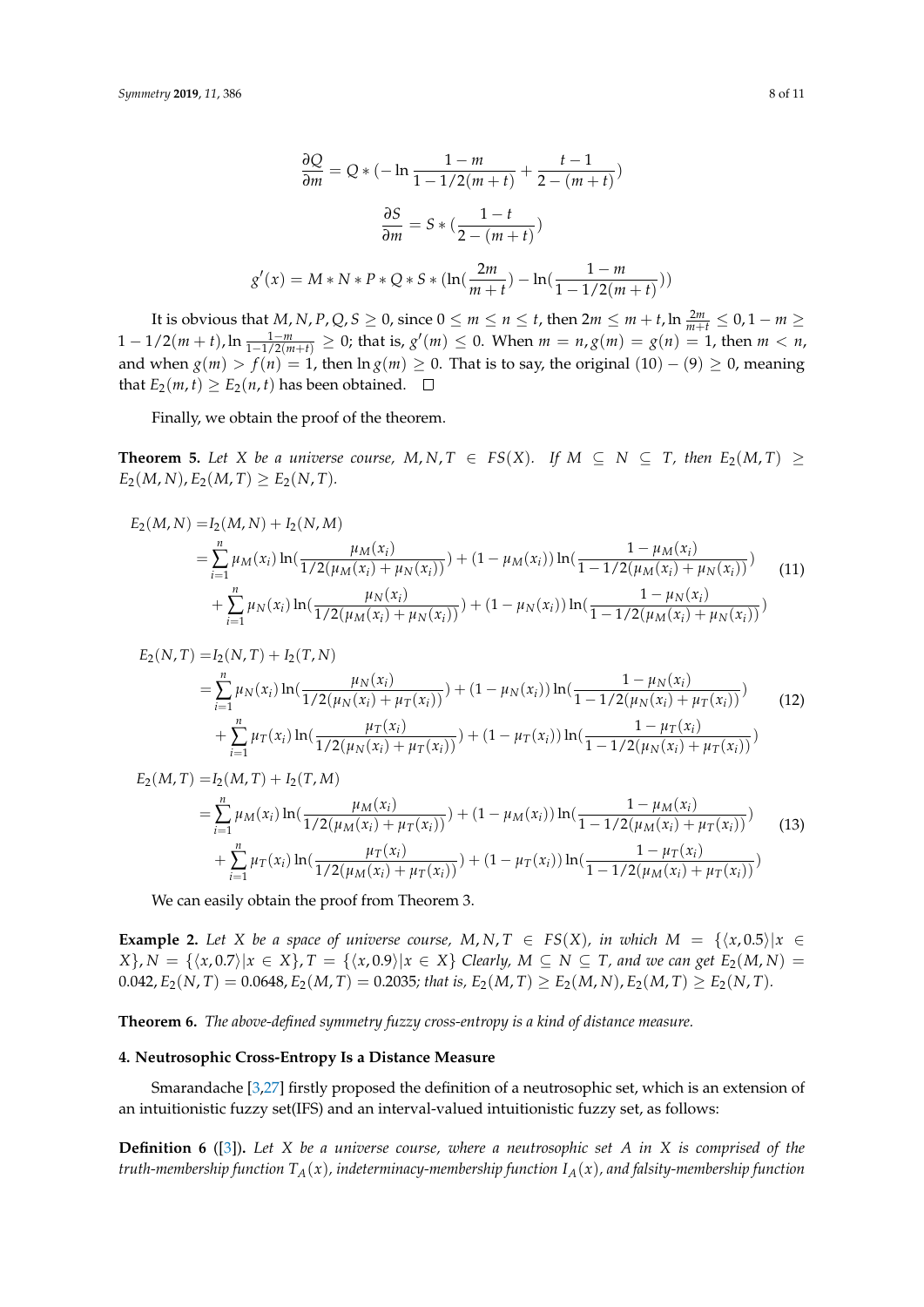*F*<sup>*A*</sup>(*x*), *in which*  $T_A(x)$ , *I*<sup>*A*</sup>(*x*), *F<sub><i>A*</sub>(*x*) : *X* →]0<sup>-</sup>, 1<sup>+</sup>[*.P*</sup> There is no restriction on the sum of  $T_A(x)$ ,  $I_A(x)$ ,  $F_A(x)$ , so  $0^- \leq \sup T_A(x) + \sup I_A(x) + \sup F_A(x) \leq 3^+$ .

Wang et al. [\[5\]](#page-9-4) introduced the definition of single value neutrosophic set (SVNS) for better application in the engineering field. SVNS is an extension of the IFS, and also provides another way in which to express and process uncertainty, incomplete, and inconsistent information in the real world.

**Definition 7** ([\[5\]](#page-9-4))**.** *Let X be a space of points, where a single-value netrosophic set A in X is comprised of the truth-membership function TA*(*x*)*, indeterminacy-membership function IA*(*x*)*, and falsity-membership function*  $F_A(x)$ *. For each point x in X,*  $T_A(x)$ ,  $I_A(x)$ ,  $F_A(x) \in [0,1]$ *. Therefore, a SVNS A can be denoted by:* 

$$
A = (x, T_A(x), I_A(x), F_A(x)) \mid x \in X
$$

There is no restriction on the sum of  $T_A(x)$ ,  $I_A(x)$ ,  $F_A(x)$ , so  $0 \leq \sup T_A(x) + \sup I_A(x) + \sup F_A(x) \leq 3$ .

The following are some properties about SVNSs *M* and *N*: Let *X* be a universe course,  $SVNS(X)$  be the set of all the single-value neutrosophic sets, and *M*, *N*, *T* ∈ *SVNS*(*X*):

- (1)  $M \subseteq N$  if, and only if  $T_M(x) \le T_N(x)$ ,  $I_M(x) \ge I_N(x)$ ,  $F_M(x) \ge F_N(x)$  for every x in X [\[5\]](#page-9-4);
- (2)  $M = N$  if, and only if  $A \subseteq B$  and  $B \subseteq A$  [\[5\]](#page-9-4);
- (3) If  $M \subseteq N$ ,  $N \subseteq T$ , then  $M \subseteq T$ .

Then, Ye [\[25\]](#page-10-16) first generalized the fuzzy cross-entropy measure to the SVNSs. The information measure of neutrosophic sets are composed of the information measure of the truth-membership, indeterminacy-membership, and falsity-membership in SVNSs. Let  $M, N \in S V N S(X)$ , where Ye introduced the discrimination information of  $T_M(x_i)$  from  $T_N(x_i)$  for  $(i = 1, 2, ..., n)$  on the basis of the definition of fuzzy cross-entropy  $I_2(M, N)$  as the following;

$$
I_2^T(M, N) = \sum_{i=1}^n (T_M(x_i) \ln(\frac{T_M(x_i)}{1/2(T_M(x_i) + T_N(x_i)))}) + (1 - T_M(x_i)) \ln(\frac{1 - T_M(x_i)}{1 - 1/2(T_M(x_i) + T_N(x_i)))})
$$

We can define the following information in terms of the indeterminacy-membership function and the falsity-membership function in the same way:

$$
I_2^I(M, N) = \sum_{i=1}^n (I_M(x_i) \ln(\frac{I_M(x_i)}{1/2(I_M(x_i) + I_N(x_i))}) + (1 - I_M(x_i)) \ln(\frac{1 - I_M(x_i)}{1 - 1/2(I_M(x_i) + I_N(x_i))})
$$
  

$$
I_2^F(M, N) = \sum_{i=1}^n (F_M(x_i) \ln(\frac{F_M(x_i)}{1/2(F_M(x_i) + F_N(x_i))}) + (1 - F_M(x_i)) \ln(\frac{1 - F_M(x_i)}{1 - 1/2(F_M(x_i) + F_N(x_i))})
$$

**Definition 8** ([\[25\]](#page-10-16)). *The single-value neutrosophic cross-entropy about M* and *N* where *M*,  $N \in SVNS(X)$ *can be defined as follows:*

$$
I_3(M,N) = I_2^T(M,N) + I_2^I(M,N) + I_2^F(M,N)
$$

It can also be used to express the degree of differences of *M* from *N*. According to Shannon's inequality, it is clear that  $I_3(M, N) \geq 0$ , and  $I_3(M, N) = 0$  if, and only if  $M = N$ . That is,  $T_M(x_i) =$  $T_N(x_i)$ ,  $I_M(x_i) = I_N(x_i)$ ,  $F_M(x_i) = F_N(x_i)$  for any  $x \in X$ . Then, the neutrosophic cross-entropy can be modified as  $E_3(M, N) = I_3(M, N) + I_3(N, M)$  for the symmetry.

**Theorem 7.** Let *X* be a space of the universe course,  $M, N, T \in SVNS(X)$ . If  $M \subseteq N \subseteq T$ , then  $E_3(M, T) \geq$  $E_3(M, N)$ , and  $E_3(M, T) \ge E_3(N, T)$ .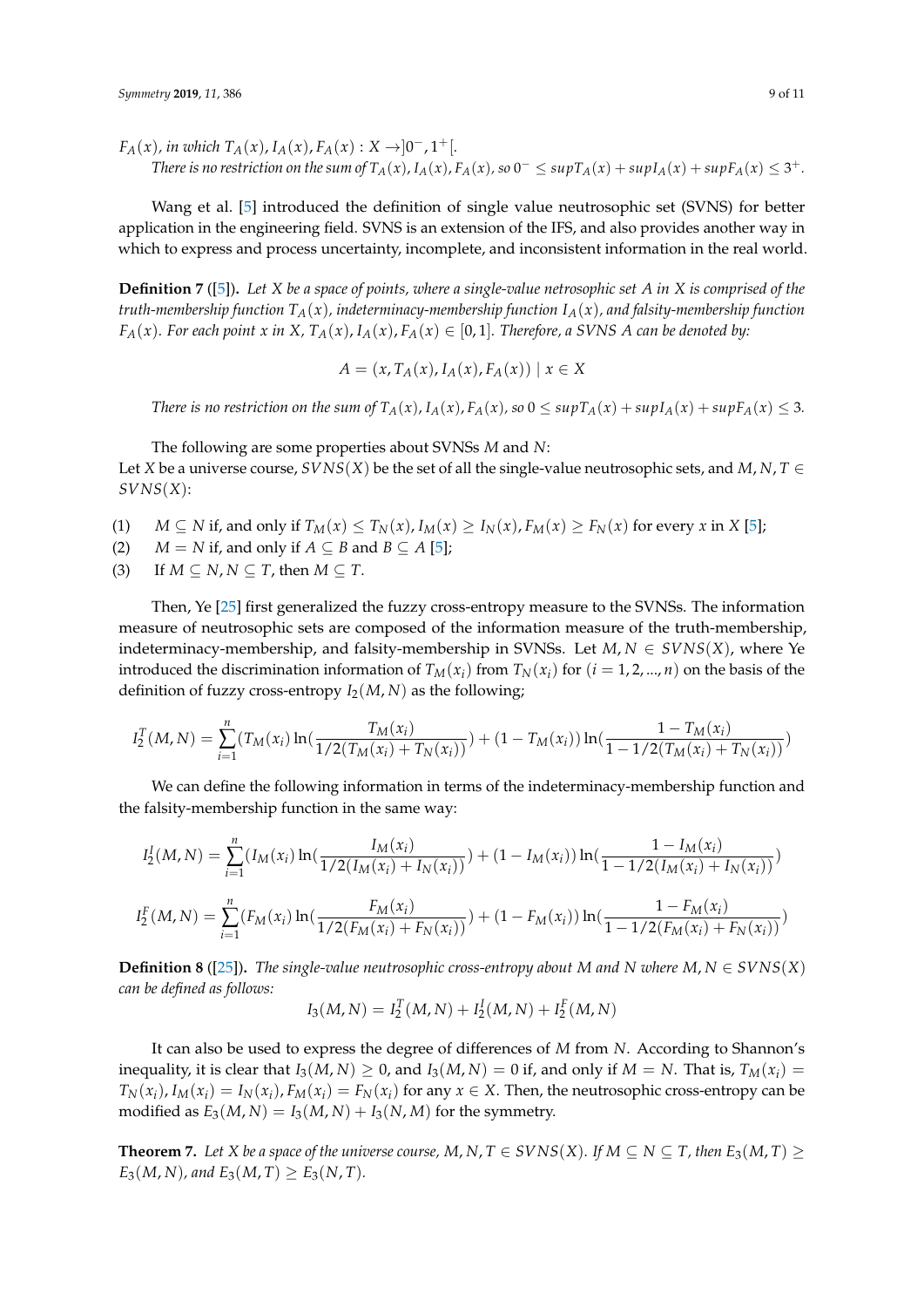According to the proof of Theorem 4, we can easily find that  $E_2^T(M,T) \ge E_2^T(M,N)$ , and  $E^T_2(M,T)\geq E^T_2(N,T).$  In a similar way,  $E^I_2(M,T)\geq E^I_2(M,N)$ , and  $E^I_2(M,T)\geq E^I_2(N,T),$   $E^F_2(M,T)\geq 0$  $E_2^2(M, N)$ , and  $E_2^F(M, T) \ge E_2^F(N, T)$ , meaning that  $E_3(M, T) \ge E_3(M, N)$ ,  $E_3(M, T) \ge E_3(N, T)$ . Thus, conclusively, we were able to easily obtain the proof.

**Example 3.** Let *X* be a space of the universe course, *M*, *N*, *T*  $\in$  *SVNS*(*X*)*, where M* = {(*x*, 0.5, 0.3, 0.7) |  $x \in X$ ,  $N = \{(x, 0.7, 0.2, 0.5) \mid x \in X\}$ ,  $T = \{(x, 0.8, 0.1, 0.1) \mid x \in X\}$ . *It is clear that*  $M \subseteq N \subseteq T$ , and we can obtain:

 $E_2^T(M, N) = 0.0420, E_2^T(N, T) = 0.0134, E_2^T(M, T) = 0.1013;$ 

 $H$  *that is,*  $E_2^T(M,T) \ge E_2^T(M,N), E_2^T(M,T) \ge E_2^T(N,T)$ .

$$
E_2^I(M,N) = 0.0134, E_2^I(N,T) = 0.0199, E_2^I(M,T) = 0.0648;
$$

*that is,*  $E_2^I(M,T) \geq E_2^I(M,N), E_2^I(M,T) \geq E_2^I(N,T)$ .

$$
E_2^F(M, N) = 0.0420, E_2^F(N, T) = 0.2035, E_2^F(M, T) = 0.4101;
$$

*that is,*  $E_2^F(M,T) \ge E_2^F(M,N), E_2^F(M,T) \ge E_2^F(N,T)$ .

$$
E_3(M,T) = E_2^T(M,T) + E_2^T(M,T) + E_2^F(M,T) = 0.5762, E_3(M,N) = 0.0974, E_3(N,T) = 0.2368.
$$

Thus, 
$$
E_3^F(M, T) \ge E_3^F(M, N), E_3^F(M, T) \ge E_3^F(N, T)
$$
.

**Theorem 8.** *The above-defined symmetry neutrosophic cross-entropy is a distance measure.*

## **5. Conclusions**

On account of these similar properties between distance measure and cross-entropy (such as non-negativity and symmetry), and when the cross-entropy (distance) between two fuzzy sets is 0 if, and only if the two sets coincide. We also found that the decision principle of cross-entropy is consistent with decision principle of distance measure in decision-making. That decision principle is, among all the choices, we finally chose the one with the smallest cross-entropy (distance) from the ideal solution. Based on the above analysis, we tend to studied their relationships. In this paper, we mainly proved that the fuzzy discrimination and improved fuzzy cross-entropy and neutrosophic cross-entropy based on fuzzy discrimination were distance measures in fact. That is to say, the symmetry cross-entropy mentioned in this paper is consistent with the distance measure. In the future, we will try to simplify the formula and propose an improvement to it. It is how the cross-entropy formulas are composed of logarithmic functions which is what makes the calculation so complicated.

**Author Contributions:** All authors have contributed equally to this paper.

**Funding:** This work has been supported by the National Natural Science Foundation of China (Grant No. 61473239).

**Conflicts of Interest:** The authors declare no conflict of interest.

#### **References**

- <span id="page-9-0"></span>1. Zadeh, L.A. Fuzzy sets. *Inf. Control* **1965**, *8*, 338–353.
- <span id="page-9-1"></span>2. Atanassov, K. Intuitionistic fuzzy set. *Fuzzy Sets Syst.* **1986**, *20*, 87–96.
- <span id="page-9-2"></span>3. Smarandache, F. *Neutrosophy: Neutrosophic Probability, Set, and Logic*; American Research Press: Rehoboth, DE, USA, 1998.
- <span id="page-9-3"></span>4. Vlachos, I.K.; Sergiadis, G.D. Intuitionistic fuzzy information-applications to pattern recognition. *Pattern Recognit. Lett.* **2007**, *28*, 197–206.
- <span id="page-9-4"></span>5. Wang, H.; Smarandache, F.; Zhang, Y.Q.; Sunderraman, R. Single Valued Neutrosophic Sets. *Multispace Multistructure* **2010**, *4*, 410–413.